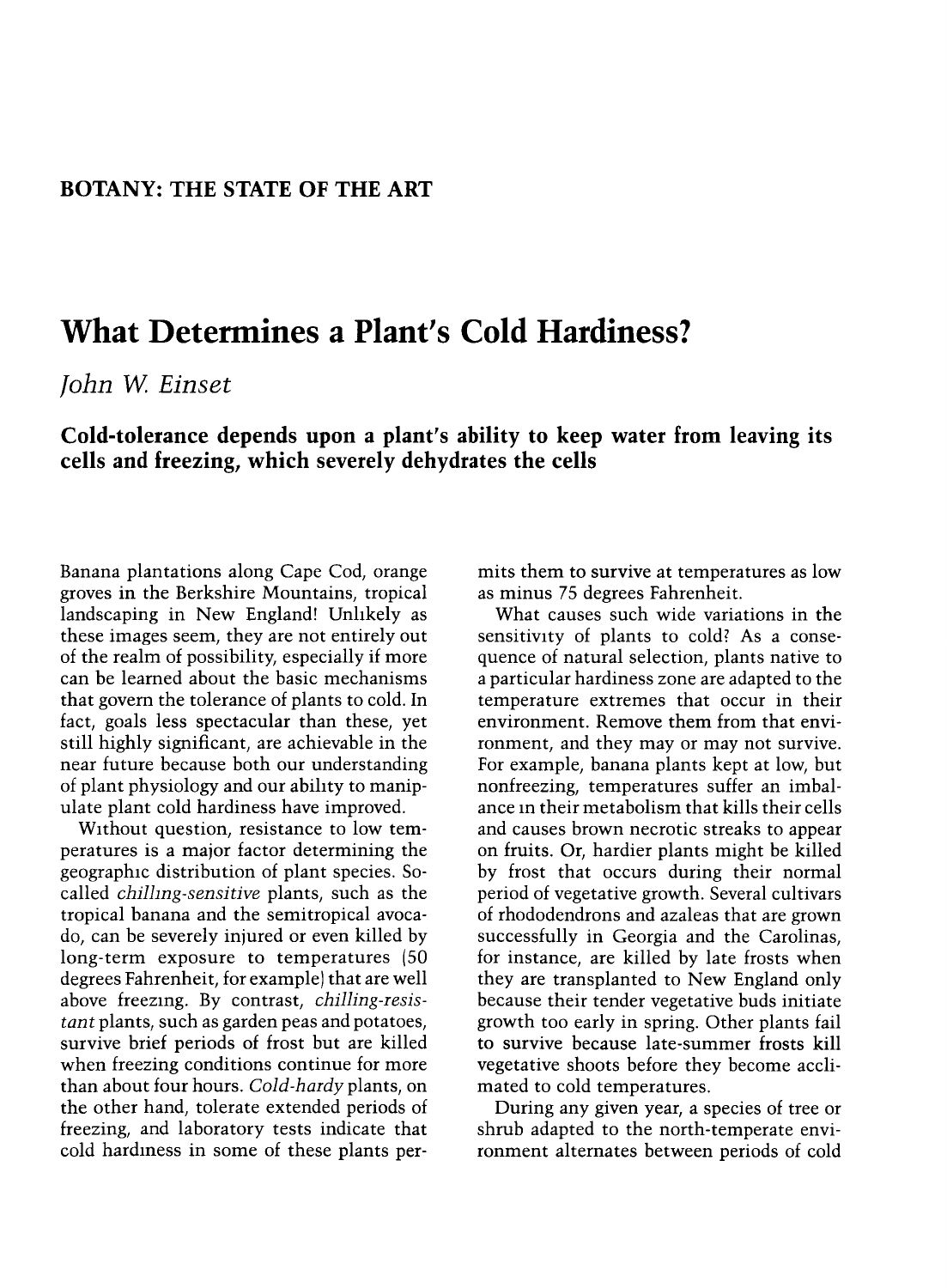hardiness and cold sensitivity. The term acclimation (hardening) refers to the transition from a sensitive to a hardy condition, while *deacclimation* (dehardening) designates the hardy-to-sensitive transition. Obviously, the seasonal timing of acclimation and deacclimation is of critical importance in determining a plant's cold hardiness. The magnitude and duration of the acclimated state are also crucial. In fact, the Arnold Arboretum's hardiness zones classify woody-plant species according to the magnitude of the cold tolerance they exhibit in their acclimated states. Zone 6 plants, for instance, can withstand minimum temper atures of plus 5 degrees Fahrenheit to minus 5 degrees Fahrenheit, while plants of zones 5, 4, 3, 2, and 1 exhibit progressively greater cold hardiness. Obviously, plants in all of these categories can tolerate some belowfreezing weather; it is the magnitude of their tolerance that differentiates them.

When a plant, regardless of its hardiness classification, is injured by a killing frost, several harmful processes are involved. One of the earliest and most critical processes is the formation of ice crystals in the spaces between their cells. Freezing of the water in the intercellular spaces causes water in the adjacent living cells to move out of the cells into the intercellular spaces, where it, too, freezes. The amount of ice in the intercellular spaces increases rapidly as additional water moves out of the cells. Left unchecked, the loss of water from cells causes severe dehydration. In fact, the most widely held explanation of frost damage in plants is that death is caused directly by the advanced state of cellular dehydration that results when ice forms in tissues. According to this explanation when the concentation of water in cells falls below a critical "threshold" value, protein molecules in the cells' protoplasm begin to cross-link with each other, forming a stable but nonfunctional matrix. In this permanently altered state of protoplasm, metabohsm slows to a standstill and, since the cells die, the entire plant dies.

Apparently, species of plants that survive temperatures lethal to other species do so by preventing the dehydration caused by ice formation. One way in which they accomplish this involves "supercooling"-the absence of ice formation even during periods of freezing temperatures. Another way is for ice to form in the intercellular spaces but for the loss of water from cells to be reduced. Often, this means of frost prevention involves osmotic alterations in the protoplasm of hardy plants. Halophytes (salt-tolerant plants), for example, usually are hardier than their non-salttolerant relatives because the higher osmotic concentration of their protoplasm effectively prevents water from leaving cells and contributing to extracellular ice crystals. Some other hardy plants generate high internal contents of organic solutes (dissolved compounds) during acclimation. Finally, certain plants are cold tolerant simply because they can recover from even the extreme dehydration that accompanies ice formation. Examples of such species are paper birch (Betula papyrifera/, trembling aspen (Populus tremuloides), and several willows.

In view of all these considerations, what practically can be done to prevent freezing injury in plants? An obvious strategy is to ensure that plants are well-watered before periods of potential frost. By keeping their tissues turgid, or swollen, one might be able to prevent the extreme cellular dehydration that usually kills frosted plants. A related treatment is to spray tender plants with water whenever temperatures are below freezing. The rationale of this procedure is twofold. First, it maximizes the water content of living tissues and, second, the heat (known to physicists as the heat of fusion) given off when water on the surface of a plant freezes, counteracts the effect of freezing temperatures on water within the plant. In Massachusetts, for example, cranberry grow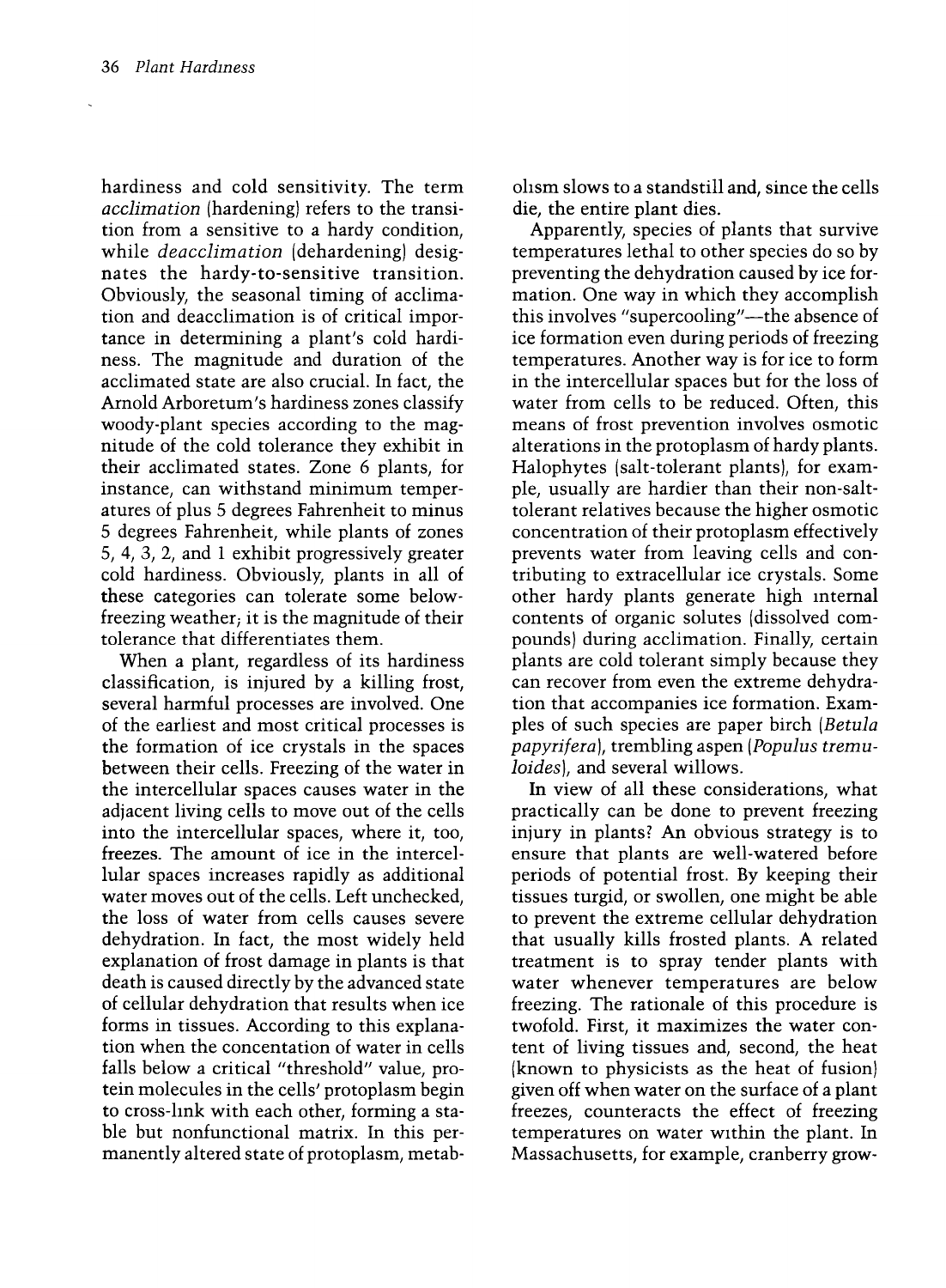ers routinely use water sprinklers in their bogs during late-spring frosts to take advantage of the heat of fusion released when water freezes on the surface of cranberry plants. The heat released by 100 gallons of water when it freezes is approximately equivalent to the amount of heat produced by burning one gallon of fuel oil. Obviously, the sprinkler technology is an important frost-protection measure. Breeding programs to introduce hardiness genes into less hardy plants may also become extremely important in the next few years.

Other ways of preventing frost injury in plants are still in the experimental stages and therefore are not yet of practical value. Some, in fact, are quite controversial. Researchers at the University of California, for example, are attempting to utilize genetically engineered strains of bacteria as frost-protection agents. They reason that some bacterial species called "ice-nucleating bacteria," normally associated with plants, tend to sensitize plants to freezing injury, since individual bacteria act as "nucleation centers" for the formation of ice crystals. Other bacterial species, by contrast, are nonnucleating. Displace ice-nucleating bacteria on a plant with nonnucleating ones, it is argued, and the plant should be less prone to frost injury. Unfortunately, it is still too early to judge whether theory and practice are compatible



they prevent dehydration of their cells m the first place Photograph of Populus tremuloides by Susan D McKelvey Both photographs from the Archives of the Arnold Arboretum.